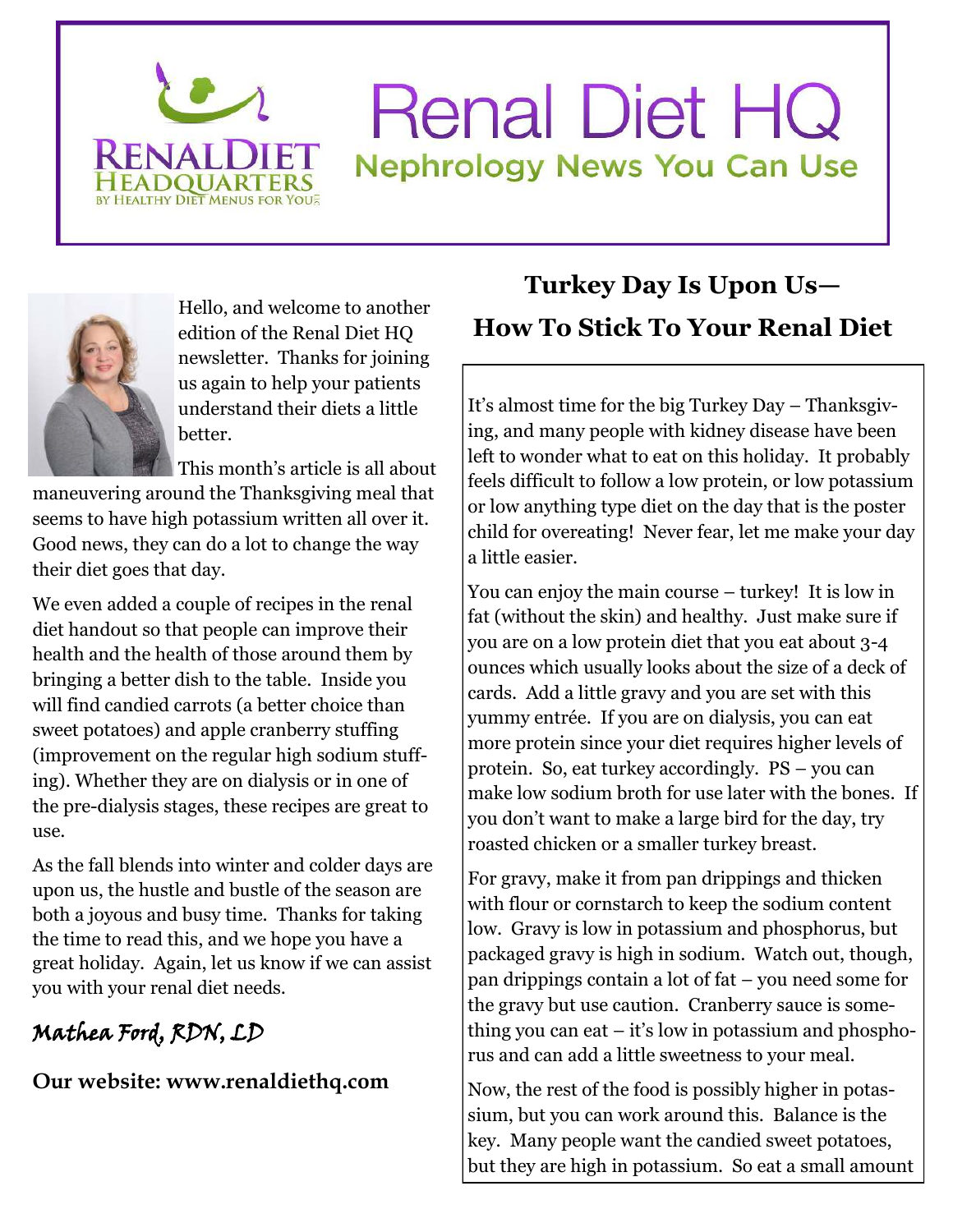

**PO Box 6554** 

**Renal Diet Headquarters** 

For advertising opportunities in our newsletter-email us an info@orickannypublishing.com If you would like more information on having a newsletter for your office-go to www.nickannypublishing.com Fo have your office added to our newslether mailings-email us at adminbarenaldiethq.com with your name and adress. You have permission to reprint the articles in this newsletter for patient use only.



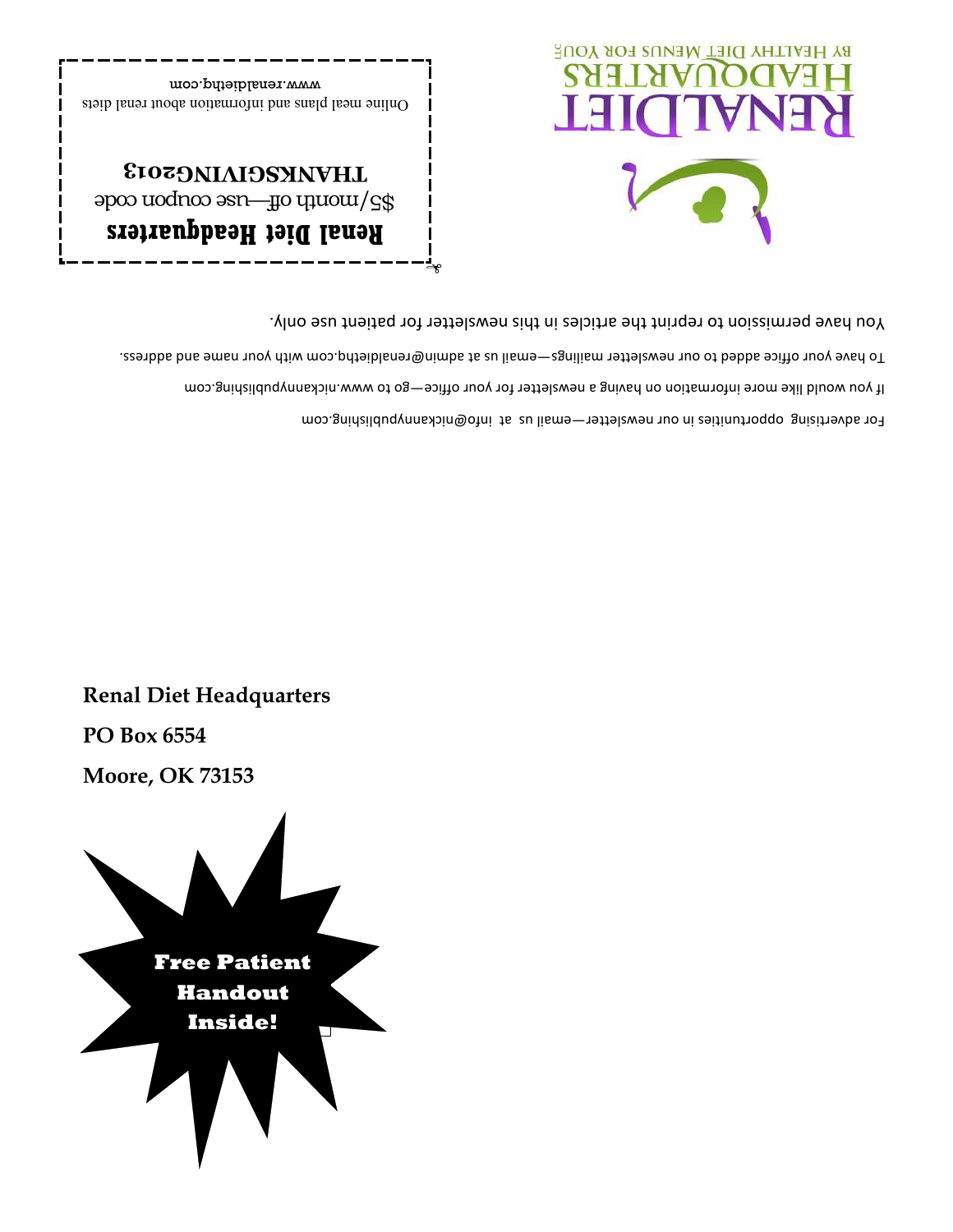| <b>Candied Carrots</b>                          | <b>Apple Cranberry Stuffing</b>                        |
|-------------------------------------------------|--------------------------------------------------------|
| A lower potassium alternate to sweet            | A tasty alternative to regular stuffing, and           |
| potatoes                                        | low in sodium too!                                     |
| Makes 9 Servings                                | Makes 10 servings                                      |
| 1 pound fresh carrots                           | 3 cups soft, stale bread crumbs                        |
| 1/3 cup packed brown sugar                      | 2 Tbsp unsalted margarine, melted                      |
| 1/2 tsp grated orange peel                      | 1/2 cup diced raw cranberries                          |
| 2 Tbsp unsalted margarine                       | 1/4 cup chopped walnuts                                |
| 1 tsp vanilla extract                           | 1 cup diced, peeled tart apples                        |
|                                                 | $1/4$ cup raisins                                      |
| 1. Peel carrots and remove ends. Cut into       | $1/4$ tsp poultry seasoning                            |
| coins or lengthwise about 1/8 in wide.          | $1/4$ cup apple juice                                  |
| Cook carrots until tender and drain.            |                                                        |
| Splash with cold water to refresh carrots.      | 1. Preheat oven to 350'F. Combine all ingre-           |
| 2. Add brown sugar, orange peel, and mar-       | dients and toss lightly for the ingredients            |
| garine to a large dutch oven or skillet.        | to mix. Using a 11/2 quart casserole                   |
| Cook until melted and bubbly then stir in       | dish, sprayed with pan release spray, add              |
| vanilla extract.                                | the mixture.                                           |
| 3. Take carrots and add them to the mixture     | 2. Bake the mixture for approximately 30               |
| on the stove. Cook gently over low heat,        | minutes, and divide into 10 servings.                  |
| stirring every now and then, until carrots      | Serve hot.                                             |
| are heated throughout.                          |                                                        |
|                                                 | Serving is $1/2$ cup                                   |
| Serving is $1/2$ cup                            | <b>Nutritional Analysis:</b>                           |
| <b>Nutritional Analysis:</b>                    | Protein: 1.8 grams                                     |
| Protein: 0.8 grams                              | Fat: 5 grams                                           |
| Fat: 3 grams                                    | Carbohydrates: 13 grams                                |
| Carbohydrates: 15 grams                         | Calories: 166 calories                                 |
| Calories: 84 calories                           | Sodium: 7 mg                                           |
| Sodium: 50 mg                                   | Potassium: 85 milligrams                               |
| Potassium: 186 milligrams                       | Phosphorus: 30 milligrams                              |
| Phosphorus: 24 milligrams                       |                                                        |
|                                                 | Great for Pre-dialysis, dialysis, or renal diabetic    |
| Great for Pre-dialysis, dialysis, or renal dia- | $1/2$ cup $-1$ low potassium fruit and $1/2$ starch    |
| betic                                           | Diabetic $-1/2$ cup $-1$ low potassium fruit and 1 fat |
|                                                 |                                                        |
| $1/2$ cup $-1$ medium potassium vegetable       |                                                        |
| Diabetic $-1/2$ cup $-1$ medium potassium       | Clinic Stamp                                           |
| fruit due to sugar content                      |                                                        |
|                                                 |                                                        |
|                                                 |                                                        |
| Provided by: www.renaldiethq.com                |                                                        |